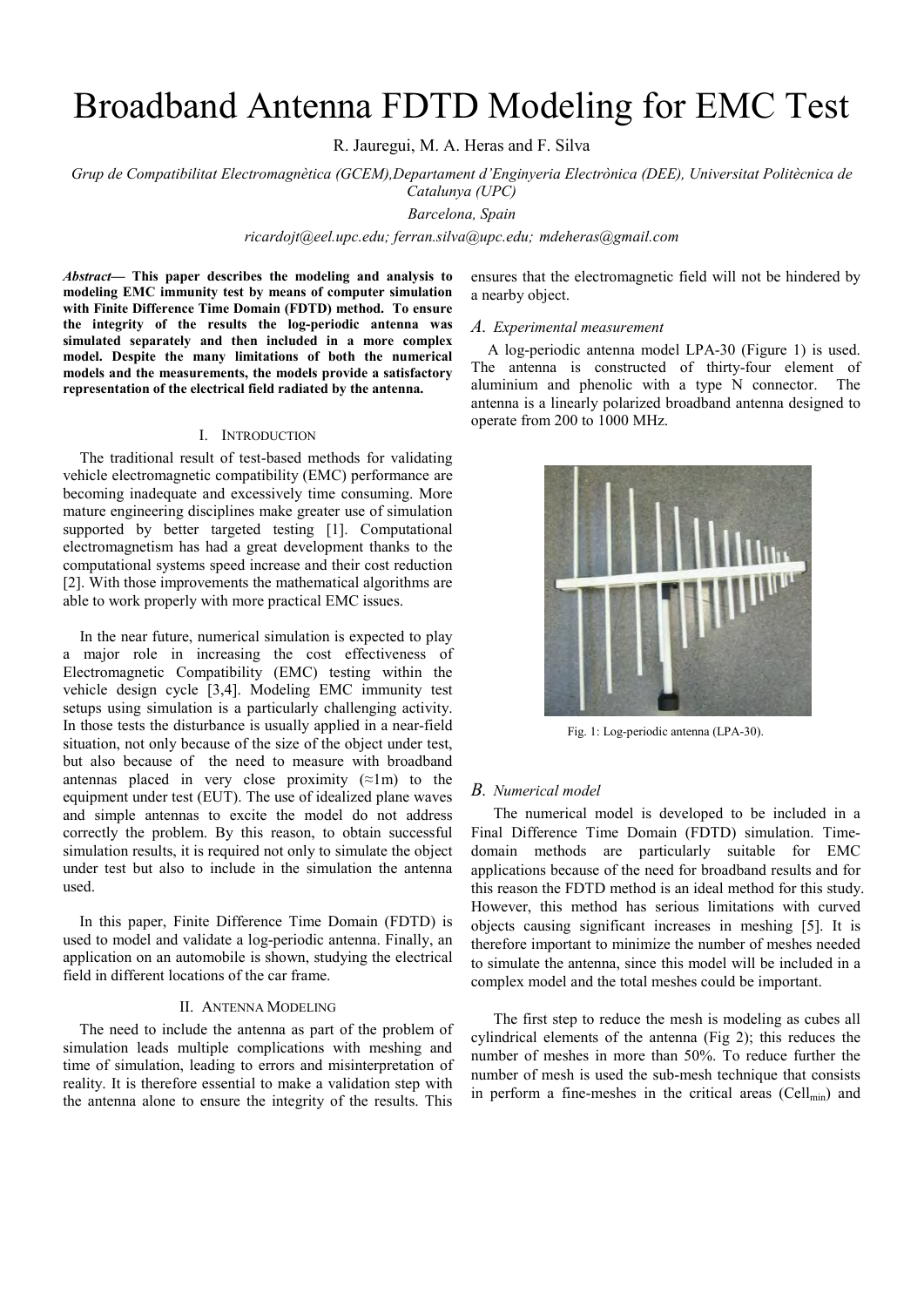increasing the cells size gradually reached a maximum size  $(Cell_{\text{max}})$ .



Fig.2: Numerical antenna model.

The program used is SEMCAD [6] and the numerical model developed is shown in fig. 2. The minimum size of the mesh used to model the element of the antenna is  $Cell_{min} = 0.5$ mm and the maximum is Cell $_{max}$ =20 mm. With this meshing configuration a total of 11 MCells were generated. A Pentium CoreTM 2 Duo 2.66 GB processor with 8-Gbyte RAM has been used for the calculation.

#### III. VALIDATION RESULTS

To validate the antenna model, the real antenna was placed inside of a fully anechoic chamber (4.6x3.5x2.2 m), 1 m above the floor, thereby reducing potential interference and reflections. With this setup, a set of ten electric field measurements were made around the antenna with a field probe model FL7006 StarProbe. The locations of the measuring points are depicted in Fig. 3. The RF generator is HM8134 which, together with the amplifier B1080M-10, produces electric field levels around 20 V/m at 1m in front of the antenna in all the frequency range considered (200-1000 MHz).



Fig.3: Experimental measuring localizations.

The simulation reproduces the same conditions stated in the measure. To facilitate the comparison between the measurement and simulation was divided the electric field between the source voltages. In this way we are able to compare the simulation and measurement levels of dB/m generated in each of the selected points over the entire frequency spectrum range. Fig. 4 shows an example of these results in a point located 1 m in front of the antenna.

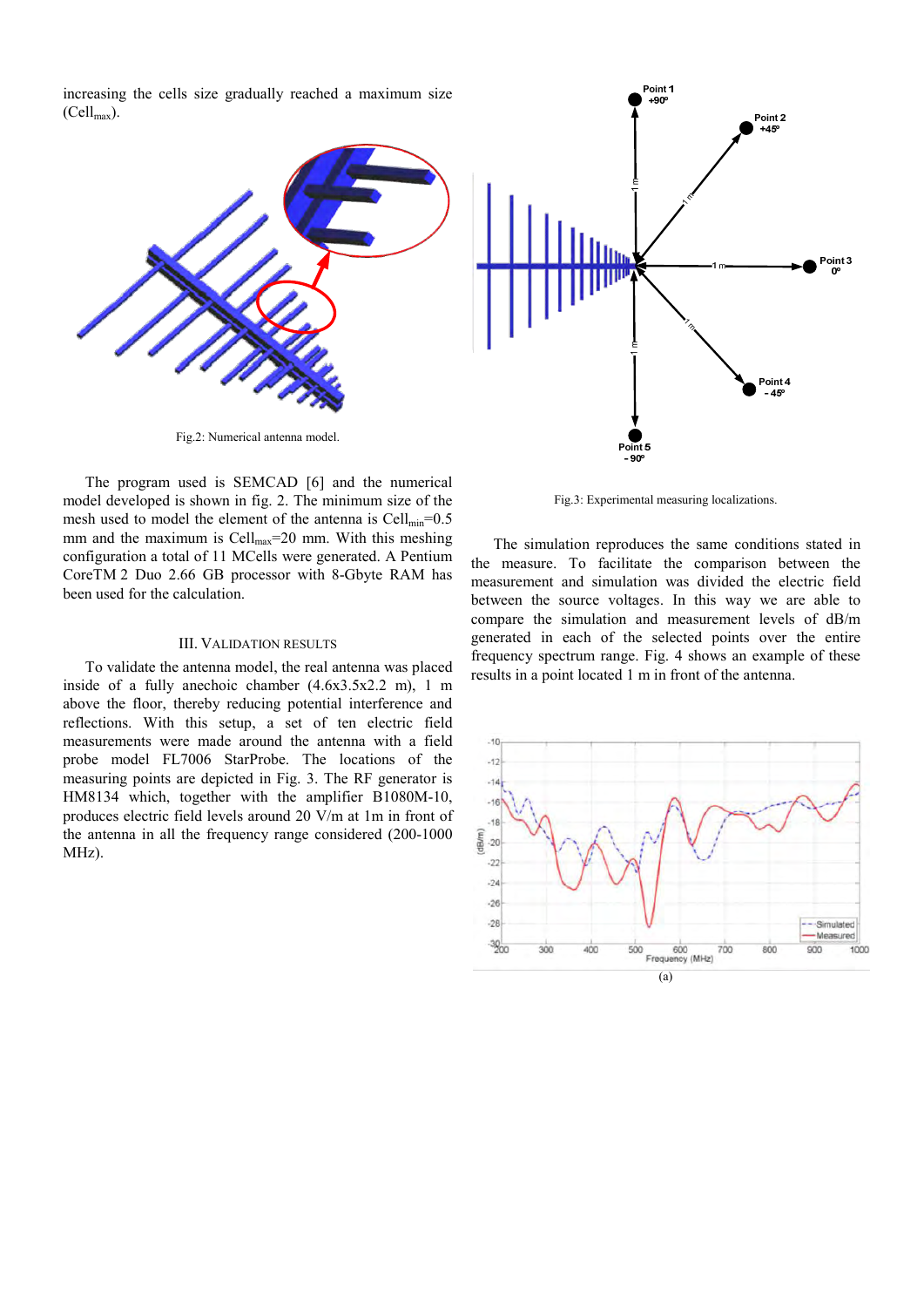

Fig.4: Measured (solid line) and simulated (dashed line) electrical field levels to the different places. (a) +90°, (b) +45°, (c) 0°, (e) -45°, (e) -90°.

Another important point to be studied is the properties of radiation in different directions of log-periodic antenna. To find the radiation diagram was measured and simulate the electric field around the antenna at a distance of 1 m, assuming the antenna in the origin, then was calculate the radiation diagram for different points (fig 5).



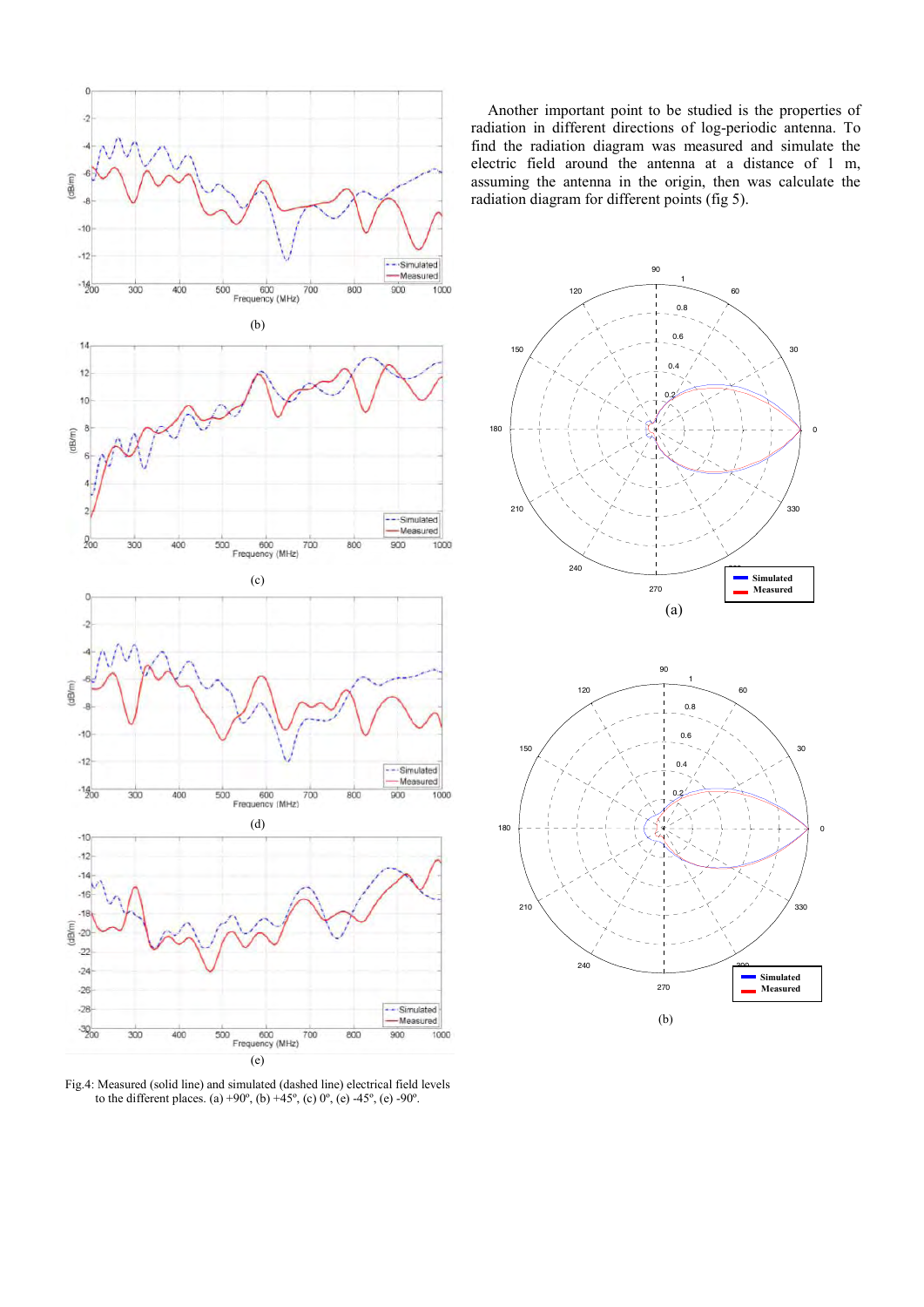

Fig 5: Radiation diagram measured and simulated in spherical coordinates for different frequencies: (a) 400, (b) 600, (c) 900 MHz.

Analysing with more detail the last figures (Fig.  $4&5$ ), it is observed that the values for the simulated and measured signals are similar. These values are regarded as satisfactory of the antenna model. But it is important take into account that the difference increases as it moves away from 0.

Once we have compared and quantify the behaviour of the antenna in free space it is possible to perform numerical simulations of radiated immunity EMC testing for any purpose, such as a car.

# IV.APPLICATION

A complete vehicle was illuminated from side using the LPA-30 antenna (Fig. 6). The antenna was positioned at a distance of 0.6 m from the edge of the vehicle and at a height of 1 m. Fig 6 shows the antenna location and the selected points in the different vehicle areas.



Fig.6: Location of log-periodic antenna and selected.

### *A. Experimental measurement*

The system was excited by an RF generator model HM8134 which, together with the amplifier B1080M-10 produces electric field levels around 10 V/m. The field measurements were made with a field probe model FL7006 StarProbe.

## *B. Numerical model*

In complex structures is very important to take into account meshing methods, because the mesh sizes could exceed the available computational resources making the problem impossible to solve. Again the sub-meshing technique was used to minimize the simulation domain. The minimum size of the mesh used was Cell $_{min}$ =0.5 mm and the maximum was  $Cell_{max} = 50$  mm, with this meshing configuration a total of 38 MCells were generated. A Pentium CoreTM 2 Duo 2.66 GB processor with 8-Gbyte RAM has been used for the calculation.

# *C. Validation Results*

To verify the quality of the numerical simulations results obtained, we compare the electric field levels with measurements performed by isotropic field probes at these locations in a real car frame (Fig. 7). Again, the comparison between measurement and simulation was presented in dB/m and in the antenna broadband (200 to 1000 MHz).